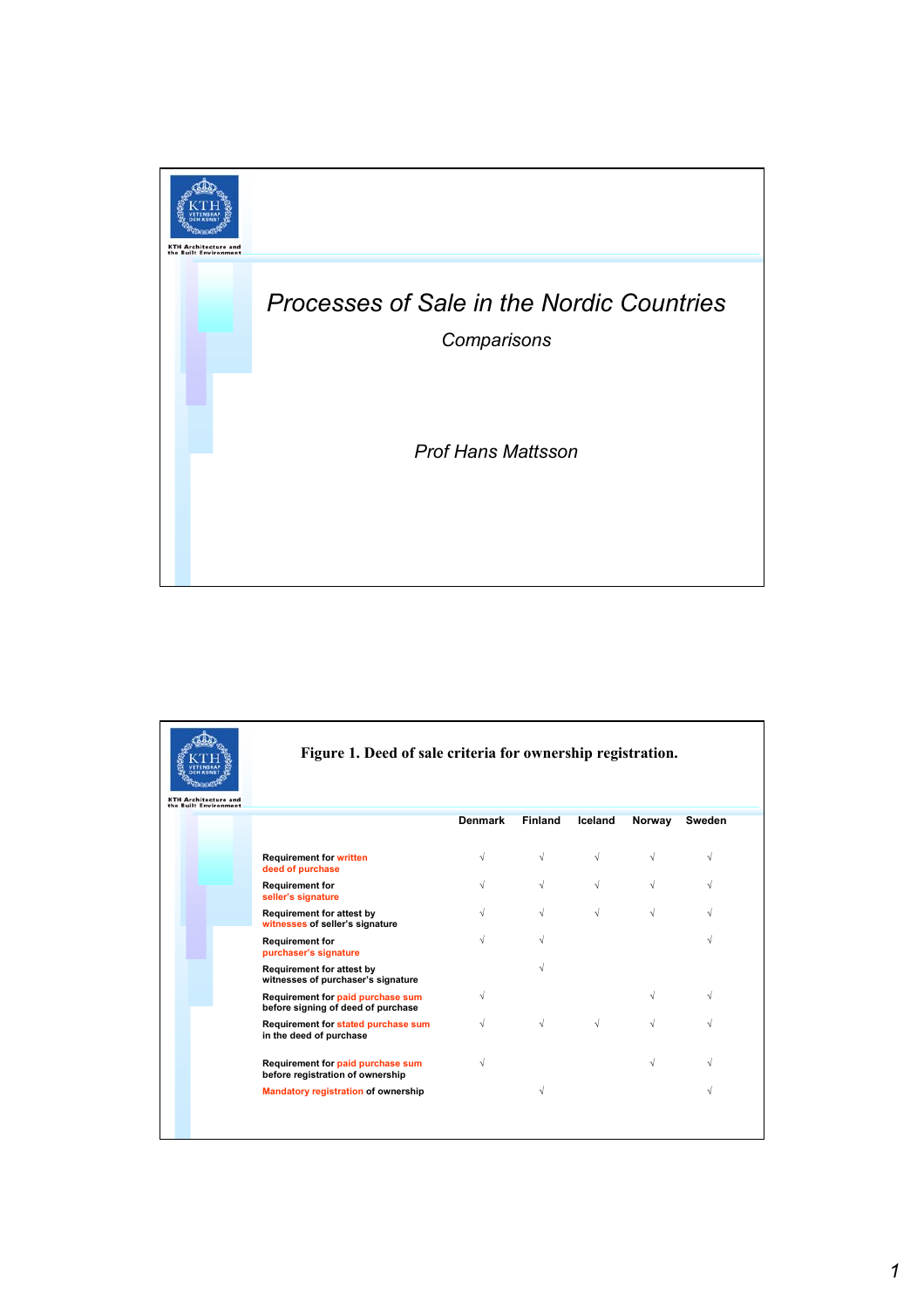| Figure 2. Forms of contract and legal consequences.<br><b>KTH Architecture and</b><br>the Built Environment |                     |                                |                                |                     |                                |  |  |  |
|-------------------------------------------------------------------------------------------------------------|---------------------|--------------------------------|--------------------------------|---------------------|--------------------------------|--|--|--|
|                                                                                                             | <b>Denmark</b>      | <b>Finland</b>                 | Iceland                        | Norway              | Sweden                         |  |  |  |
| Valid contract                                                                                              | Verhal<br>agreement | Written<br>contract<br>of sale | Written<br>contract<br>of sale | Verhal<br>agreement | Written<br>contract<br>of sale |  |  |  |
| Contract form for<br>registration of ownership                                                              | Written             | Written                        | Written                        | Written             | Written                        |  |  |  |
| Possibility to secure                                                                                       | Dormant             | Registration                   | Dormant                        | Dormant             | Dormant                        |  |  |  |
| preliminary contract                                                                                        | registration        |                                | registration                   | registration        | registration                   |  |  |  |
| <b>Fulfilled purchase</b>                                                                                   | Deed of             | Deed of                        | Deed of                        | Deed of             | Deed of                        |  |  |  |
|                                                                                                             | purchase            | purchase                       | purchase                       | purchase            | purchase                       |  |  |  |
| Transfer secured relative                                                                                   | Ownership           | Ownership                      | Ownership                      | Ownership           | Ownership                      |  |  |  |
| third party                                                                                                 | registration        | registration                   | registration                   | registration        | registration                   |  |  |  |
| Total legal control over                                                                                    | Ownership           | Ownership                      | Ownership                      | Ownership           | Ownership                      |  |  |  |
| property                                                                                                    | registration        | registration                   | registration                   | registration        | registration                   |  |  |  |

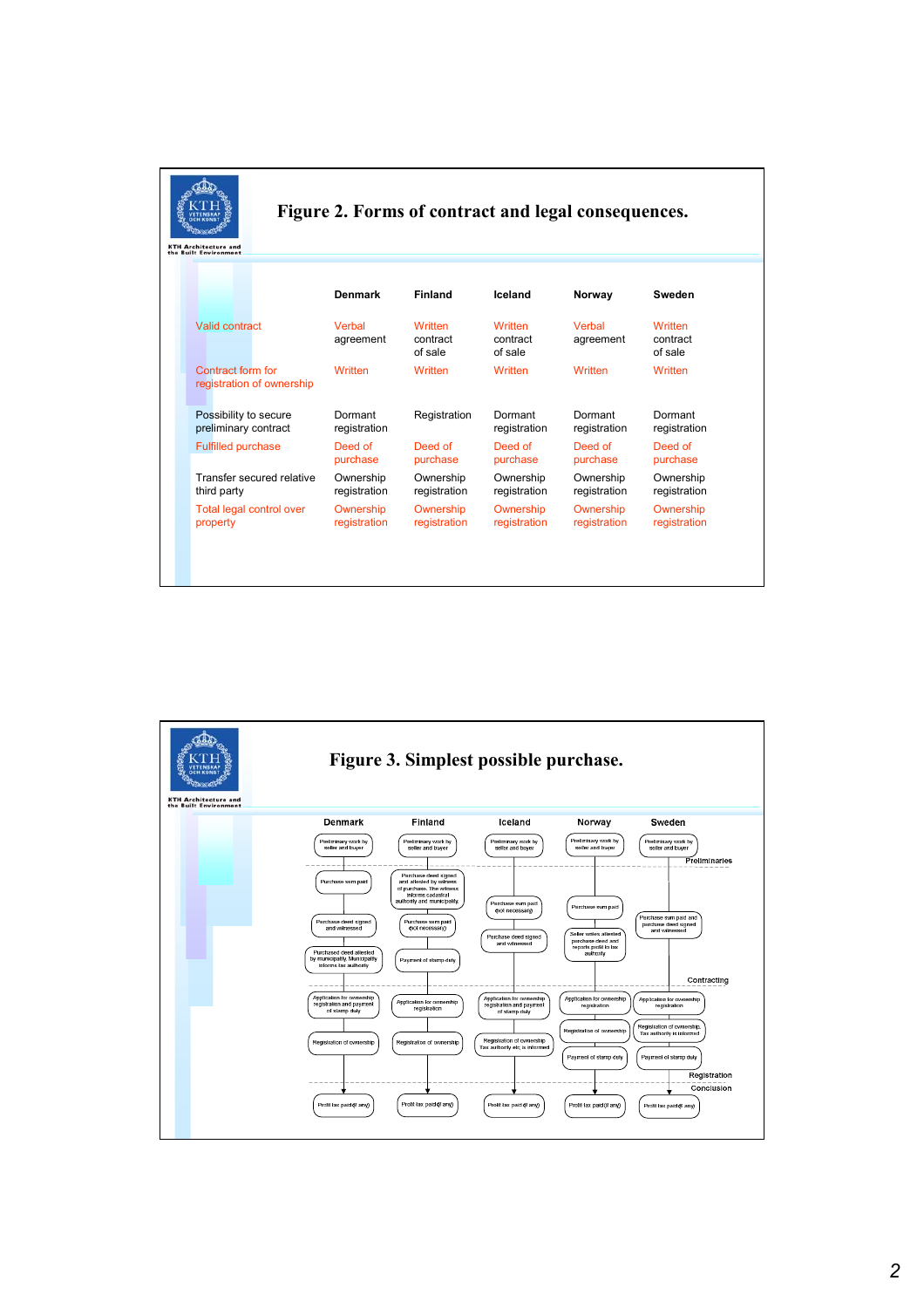